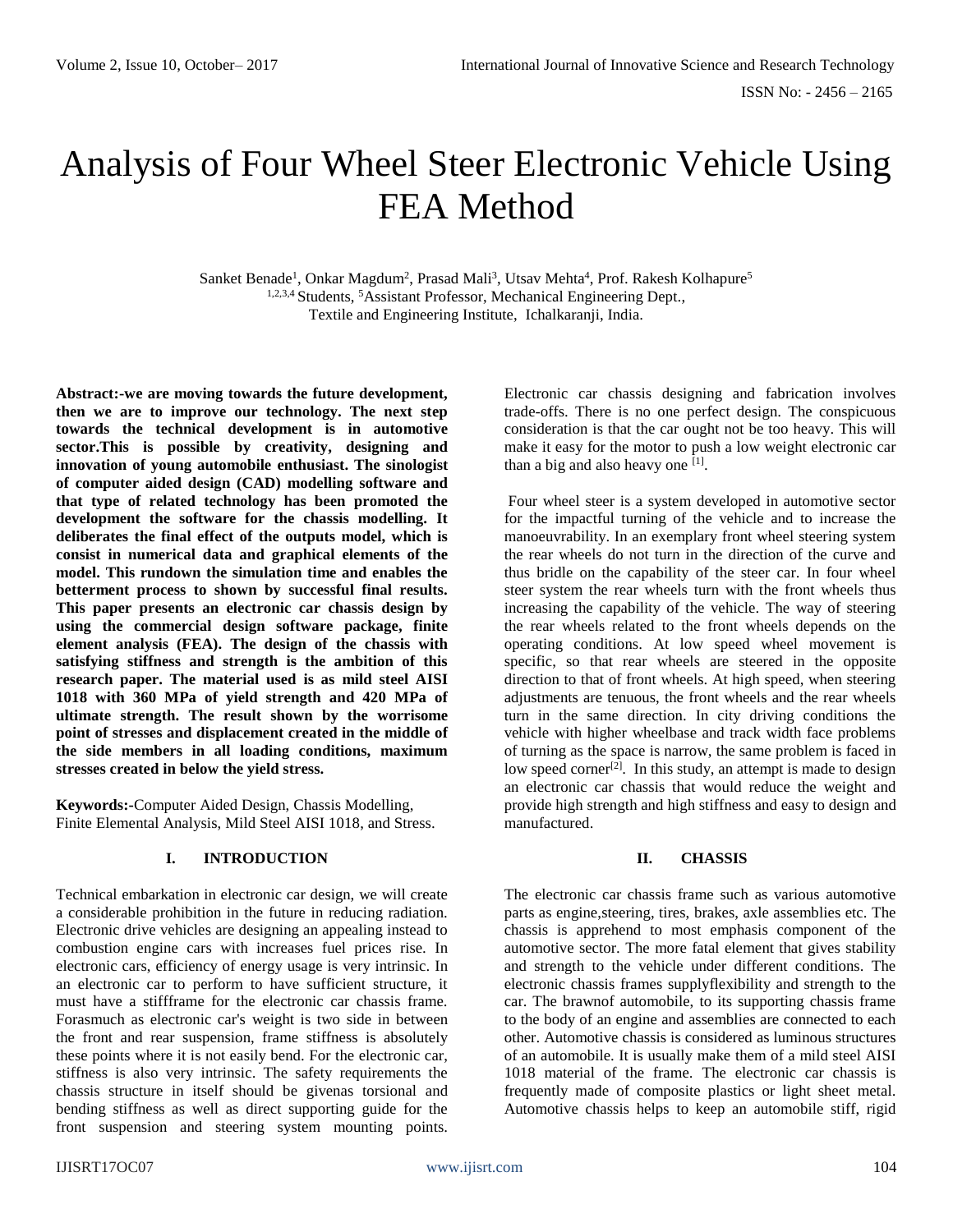ISSN No: - 2456 – 2165

and unbending. Automotive chassis undertake to nether levels of sound and vibrations<sup>[3]</sup>.

The Automotive chassis has two main goals.

• Hold the weight of the components.

• To rigidly fix the suspension components together when moving.

Designing of the electronic car chassis is important part while consisting and developing the any car. It consists of several following parts:

- *Stiffness:* the electronic car chassis should stiffness is also possible to withstand torsion. When defining the handled qualities of the electronic car, the effective methods of adjusting the amount of over-steer and under-steer are the adjustment of roll stiffness. When up growingof front roll stiffness then down growing rear roll stiffness, both rear tires are must be equal weighted than the front tires. This makes tuning more difficult, and in extreme cases, impossible.
- Weight: weight should be minimized as soon as possible. Just as important as weight, is mass moment of inertia. An electronic car with a lesser mass moment of inertia will be able to turn and run to start more quickly. In according to rundown mass moment of inertia, all weight on the chassis is pushed as soon as possible towards the direction ofthe centred vehicle.
- *Tubular Space Frame chassis:* Tubular space frame chassis is structure which is manufactured by the welding of various steel pipes. Such chassis gives maximum rigidity in all directions reducing chances of failure. Manufacturing of such type of chassis is time consuming and can't be robotize. High performance cars like All Ferrari Before the, Jaguar XJ220, 360M, Lamborghini Diablo, F1 and Caterham cars. Considering various parameters, rigidity requirement and availability of resources, the project car is manufacture by Tubular Space frame Chassis.



Fig.1: Tubular Space Frame Chassis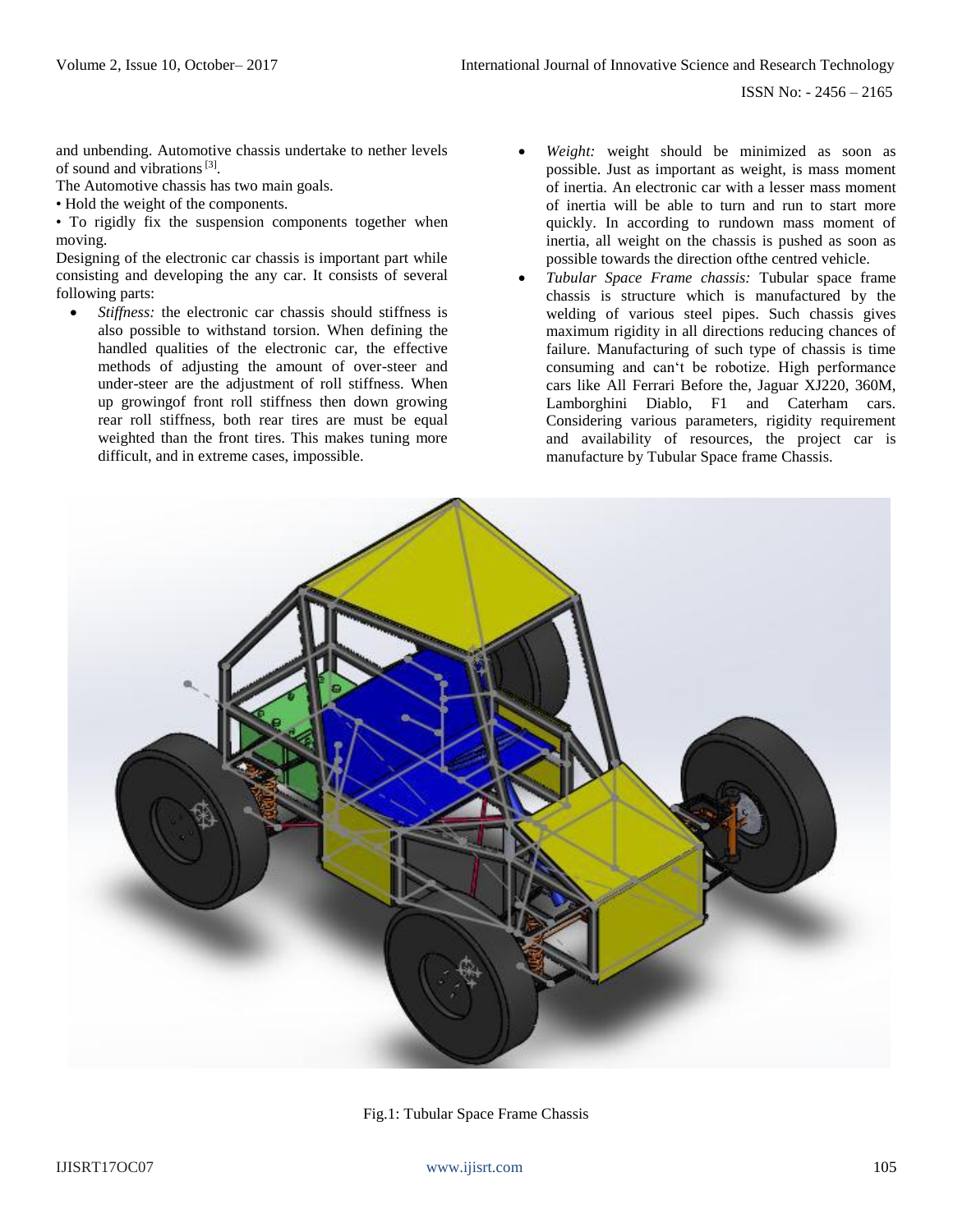# **III. CHASSIS DESIGN METHODOLOGY**



Fig.2: Flow Chart of Design



Fig.3: Primary sketch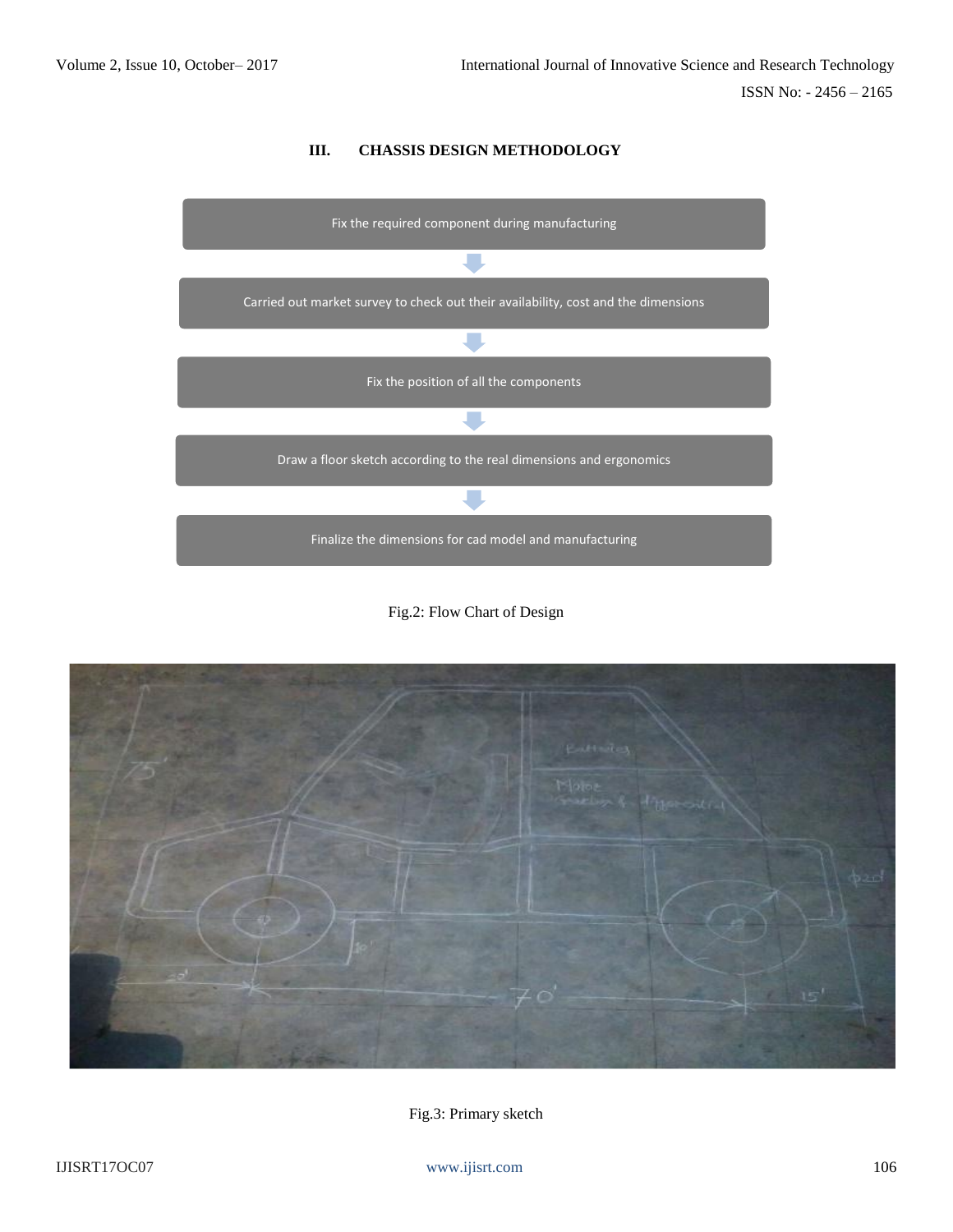#### **IV. MATERIAL SELECTION**

The chassis undergoes different types of forces during movement, it has to stay entire without yielding, and it should be rigid to absorb vibrations and also it should oppose high temperatures. The material property of the electronic car chassis is important criterion while designing and

manufacturing of the electronic car chassis. A tubular space frame chassis was defineover a monologue chassis contempt being heavier because, its manufacturing is cost more effective requires simple tools and damages to the electronic car chassis can be easily repair. The very commonly used materials for making the tabular space frame chassis is SAE-AISI  $1018^{[4]}$ .

| <b>Mechanical properties</b>        | <b>Value</b> | Unit     |
|-------------------------------------|--------------|----------|
| Density                             | 9.8          | g/cc     |
| Young's modulus                     | 210          | Gpa      |
| Poisson ratio                       | 0.3          | ۰        |
| Elongation at break                 | 19           | $\%$     |
| <b>Brinell Hardness</b>             | 120          | ٠        |
| Strength to weight ratio at yield   | 360          | Mpa      |
| Ultimate strength                   | 420          | Mpa      |
| Thermal conductivity Ambient        | 50           | $W-m/k$  |
| Specific Heat Capacity conventional | 370          | $J/kg-K$ |

Table 1: Material Properties of Mild Steel AISI 1018

The CAD model of chassis is designed by using SOLIDWORKS software. This model includes all the detailed drawing of chassis.



Fig.4: Front View Fig.5: Side View Fig.6: Top View



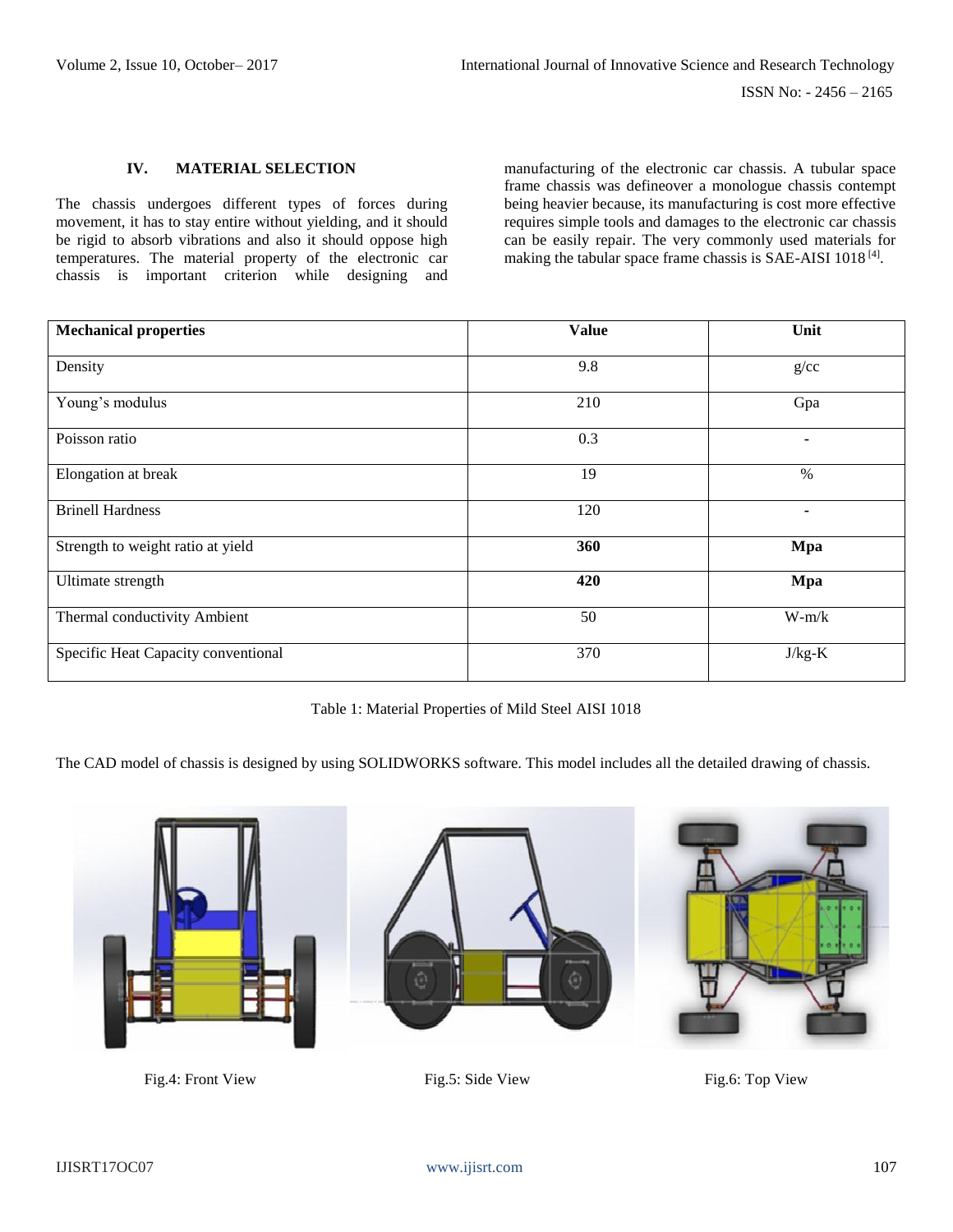| <b>Parameters</b>     | <b>Respected values</b>       |  |
|-----------------------|-------------------------------|--|
| Overall length        | 85 inches                     |  |
| Overall width         | 53 inches                     |  |
| Wheelbase             | 56 inches                     |  |
| Track width           | 48 inches                     |  |
| Height                | 63 inches                     |  |
| Ground clearance      | 7 inches                      |  |
| Overall weight        | 350kg                         |  |
| Steel pipe dimensions | $OD = 30$ mm<br>$ID = 27.5mm$ |  |

Table 2: Overall Specifications

# **V. ANALYSIS**

Analysis was conducted use of a finite element analysis FEA on ANSYS 15 software. To take away to carry finite element analysis of the electronic car chassis design of chassis is imported on the computer stresses are calculated by simulating four different inducedindividual load cases. The load cases is simulated were front impact, side impact, rear impact and torsional impact.

The electronic car chassis is analysis for individualize conditions like front impact, rear impact, side impact and torsional impact with main focus on the driver's safety and after some iteration in design the best suitable design optimization is chosen.

# **VI. IMPORT MODEL AND MESHING**

In software first step in pre-processing is to import chassis structural and input is to given material properties then mesh generation is created. After the boundary conditions are applied on the chassis model. This process is done by ANSYS software. Conducted to the stress analysis and mesh was developed for the chassis. The tetrahedral elements is used for 3D structural domain. The mesh consisted of 776053 nodesand 481010 element and element size 10 mm[5] . The meshing of structural domains has been shown in Fig.7 & Fig.8.





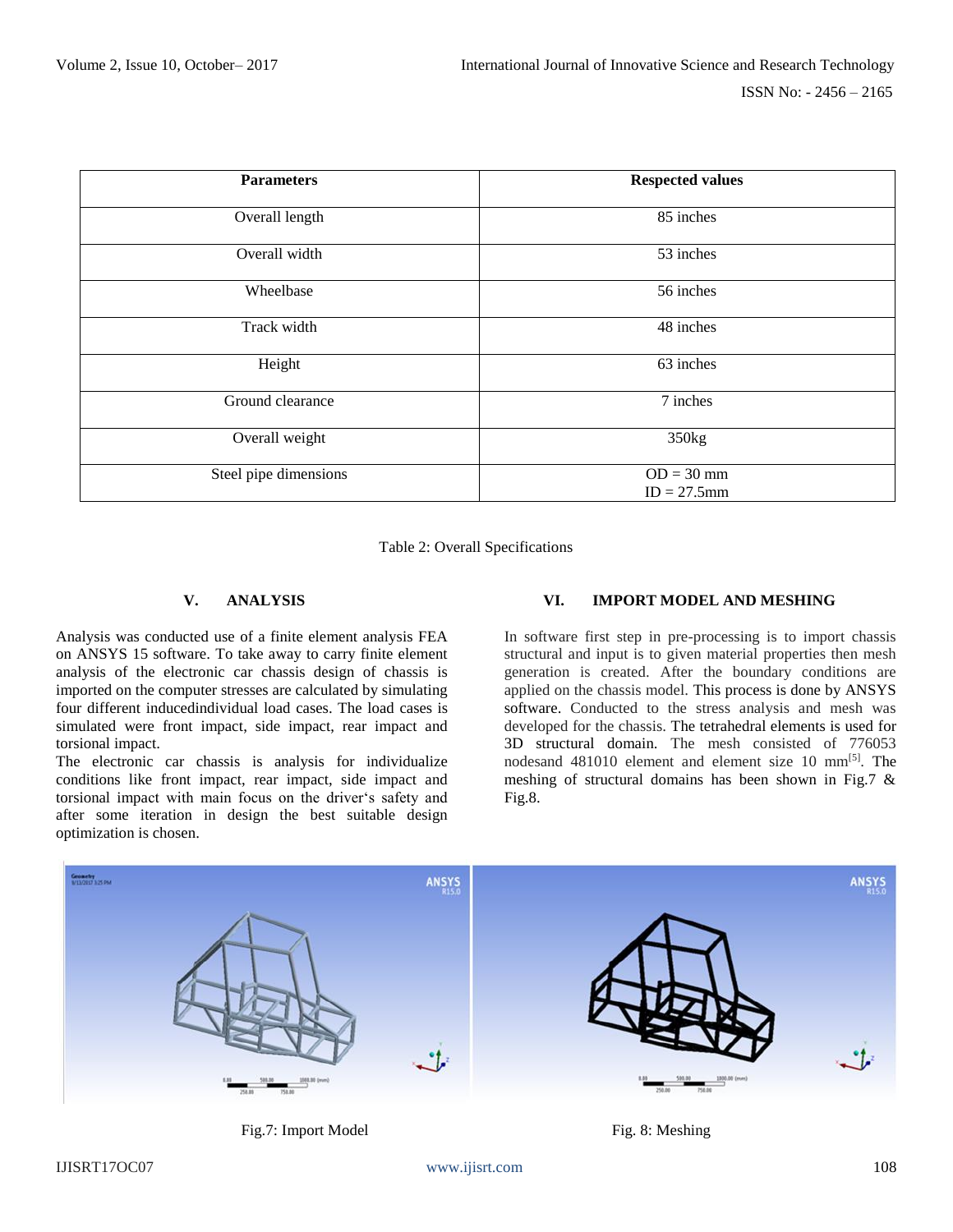# **VII. BOUNDARY CONDITIONS**

#### *A. Impact Analysis*

The Impact forces consider to calculated by using according to Newton's second law which is states that the force acting on a chassis is equal to the product of mass and acceleration of the chassis<sup>[6]</sup>.

Change in momentum = m.vfinal - m.vinitial =  $F x \Delta t$  $m =$  mass of the vehicle with driver vfinal (vf) = final velocity of the vehicle (  $0 \text{ m/s}$ ) vinitial (vi) = initial velocity of the vehicle (16.38 m/s; the most critical case assumed)

 $F =$  impact force on the vehicle

 $\Delta t$  = time of collision = 0.2s (In automobile industries crash pulse is assumed to be between 0.15 to 0.20, hence we estimate the value of 0.18s)

 Force = mass X acceleration Force = rate of change of momentum  $Impulse = Force X time = change in momentum$  $=$  mass X change in velocity

## *B. Front Impact*

The front impact, engine and driver load was given at respective points. The suspensions mounting points and the rear wheels position kept fixed. Front impact is calculate for an optimum speed of 60 kmph. From impulse momentum equation, 4g force has been calculated. The load is apply on front end of the chassis because application of forces at one end, while constrain the other, results in a more conservatives approach of analysis. Time of impact considered is 0.2 seconds as per industrial standards.

 $\overline{F} X t = m X (vi -vf)$  $F X0.2 = 350 (16.38 - 0)$ 

# $F = 22.93$  KN

## *C. Rear Impact*

The force was calculated as similar to front impact for speed of 60 kmph. The value of 4g force has been calculated. Load is apply on at rear end of the chassis while constrain the front end axle mounting point. Time of impact considered is 0.2 seconds as per industrial standards.

$$
FX t = m X(vi - vf)
$$
  
F X 0.2 = 350 (16.38 – 0)  
F = 22.93 KN

#### *D. Side Impact*

The most probable condition of an impact from the side would be with the vehicle already in motion. So it was assumed that neither the vehicle would be a fixed object. For the side impact the velocity of vehicle is taken 30 kmph and time of impact considered is 0.2 seconds as per industrial standards.  $\overline{F} X t = m X (vi -vf)$  $FX 0.2 = 350 (8.19 - 0)$ 

$$
F = 11.46 \text{ KN}
$$

## *E. Torsional Impact*

The force was calculated as similar to side impact for the electronic car speed of 60 kmph. The value of 2g force has been calculated. Load was applied at both front end of the chassis in the opposite direction while constraining rear end mounting point. Time of impact considered is 0.2 seconds as per industrial standards.

 $\overline{F} Xt = m X (vi -vf)$  $F X0.2 = 350(8.19 - 0)$  $F = 11.46$  KN

| <b>Type of Load</b>          | <b>Description</b>                                                                  |  |  |  |
|------------------------------|-------------------------------------------------------------------------------------|--|--|--|
| Front Impact Load            | Force applied on: Front side of frame.                                              |  |  |  |
|                              | Fixed Positions: Rear suspension points.                                            |  |  |  |
|                              | load on each node as 22.93 KN.                                                      |  |  |  |
| Rear Impact Load             | Force applied on: Rear side.                                                        |  |  |  |
|                              | Fixed Positions: front axle mounting.                                               |  |  |  |
|                              | load on each node as 22.93 KN.                                                      |  |  |  |
| Side Impact Load             | Force applied on: chassis both side end but horizontal toward the centre direction. |  |  |  |
|                              | load on each node as 11.46 KN.                                                      |  |  |  |
| <b>Torsional Impact Load</b> | Force applied on: Both front end in opposite direction.                             |  |  |  |
|                              | Fixed Positions: bottom rear end. load on each node as 11.46 KN.                    |  |  |  |

#### Table 3: Boundary Conditions

On the base of the applied boundary condition is calculated by the loads in each case of the tabular space frame chassis, the following results are obtained after the analysis shown in Table 4 below: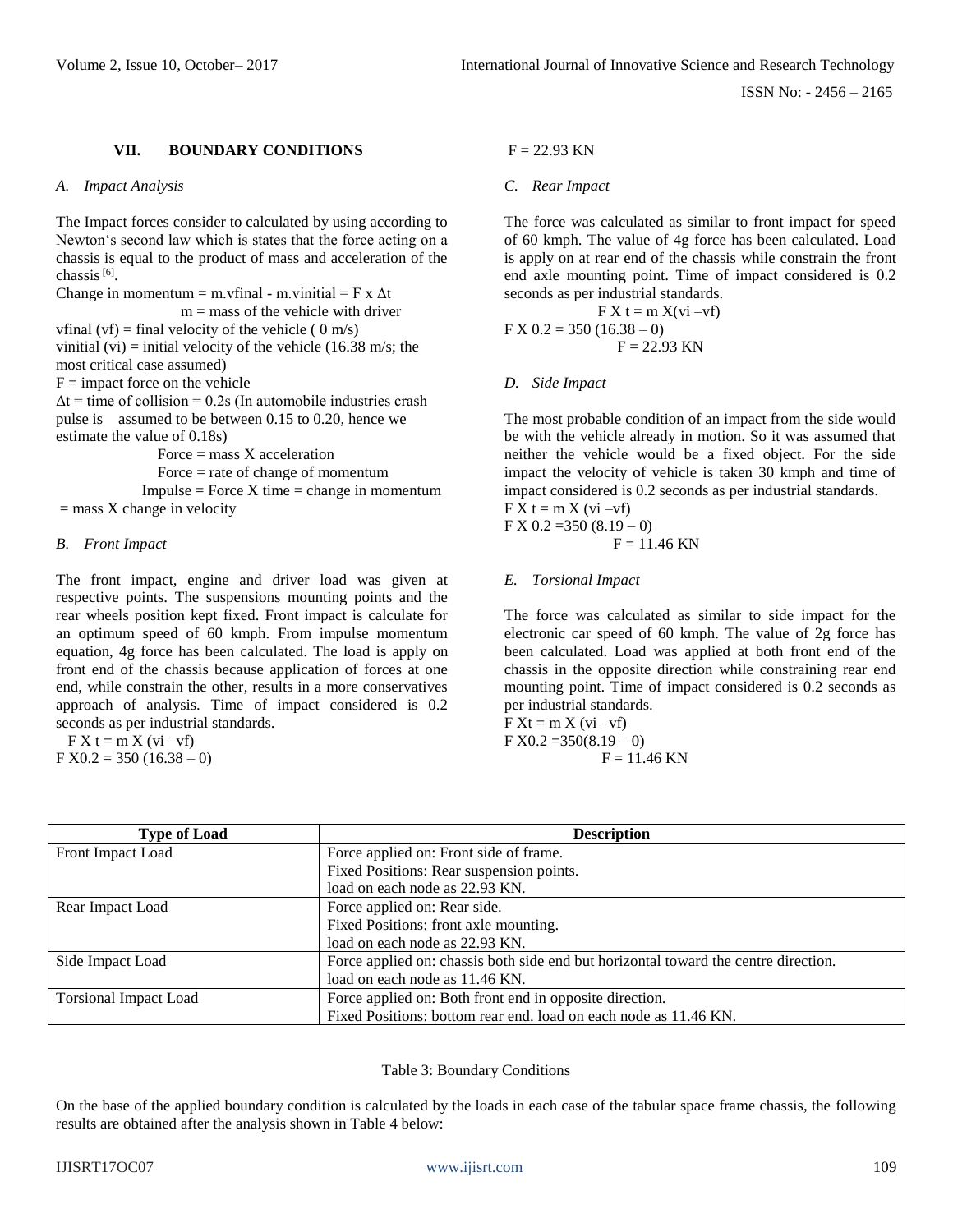ISSN No: - 2456 – 2165

| <b>Type of Load</b>          | <b>Maximum</b><br>Force $(KN)$ | <b>Maximum</b><br>Equivalent<br><b>Stress (MPa)</b> | <b>Maximum</b><br>Displacement(mm) | <b>Minimum Factor of</b><br><b>Safety</b> |
|------------------------------|--------------------------------|-----------------------------------------------------|------------------------------------|-------------------------------------------|
| Front Impact Load            | 22.93                          | 76.46                                               | 01.31                              | 03.26                                     |
| Rear Impact Load             | 22.93                          | 103.36                                              | 01.06                              | 02.41                                     |
| Side Impact Load             | 11.46                          | 18.80                                               | 01.59                              | 13.29                                     |
| <b>Torsional Impact Load</b> | 11.46                          | 54.94                                               | 00.88                              | 04.55                                     |

Table 4: Final Results of the Impact Analysis after Finite Element Analysis



Fig.9: Stresses in the Car during the Front Impact Fig. 10: Displacement in the Car during Front Impact



Fig. 11: Stresses in the Car during the Rear Impact Fig. 12: Displacement in the Car during Rear Impact